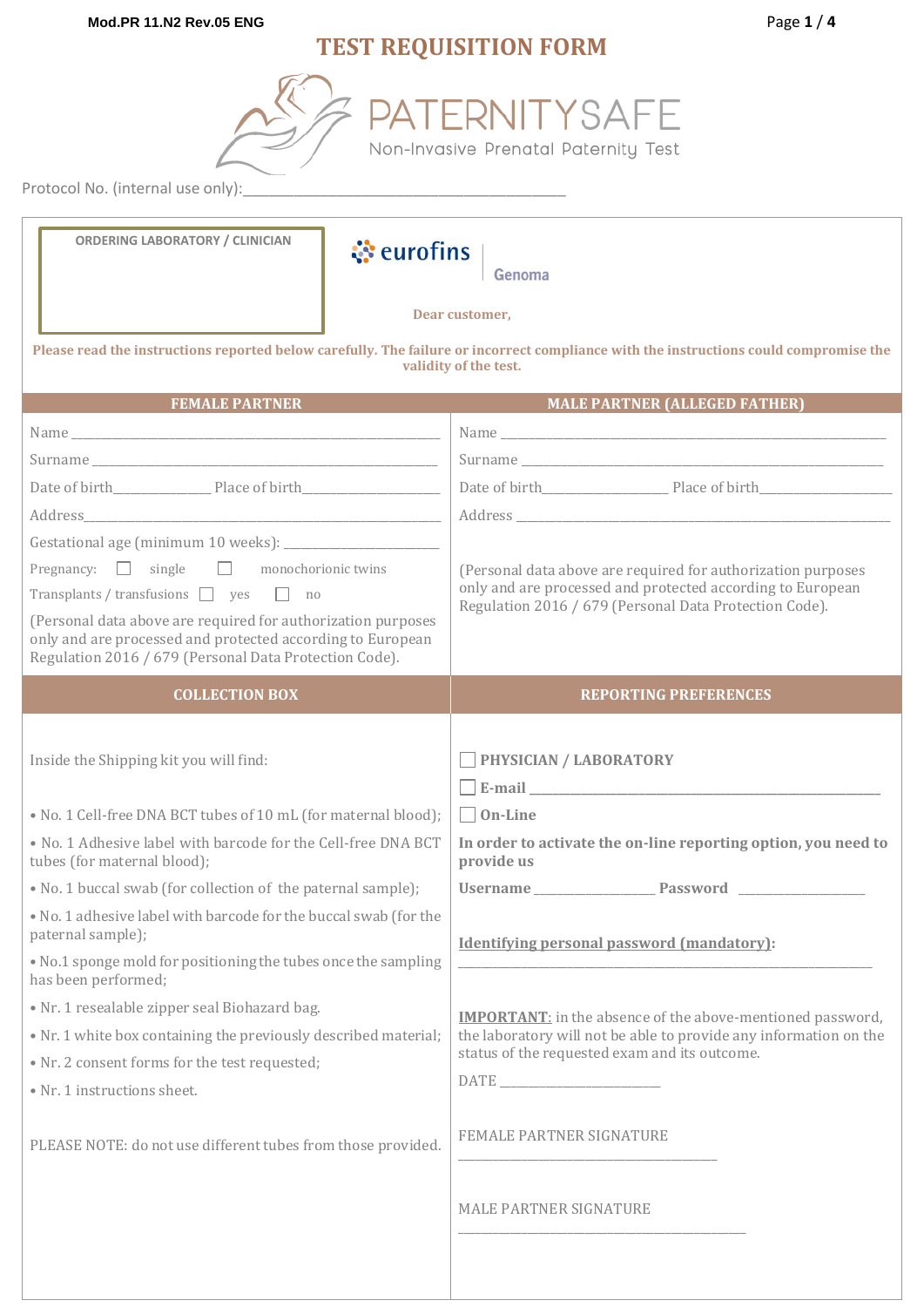### **Test submission instructions (Maternal blood)**

#### **Informed consent and test requisition form**

IMPORTANT: Fill in all required Test Requisition Form information to avoid delays and ensure timely reporting. To ensure acceptance of your patient's specimen for testing, please verify that the informed consent has been signed and it has been enclosed with samples.

#### **Sample collection instructions**



- Take the 10ml collection tube from the **PaternitySafe®** Test Shipper Kit.
- Write the **blood collection date** in the specimen information section of the test requisition form.
- Write the patient's **full name and date of birth** on the collection tube label.
- Fill the collection tube almost completely with whole blood.
- Invert the collection tube 10 times.

Store collected blood at **room temperature** until ready for shipment. **Blood should never be frozen!**

#### **Sample Packaging and Shipping:**

#### **IMPORTANT**: Always store kits at **room temperature**.

- Place the filled and properly labeled collection tube into the shipper kit box.
- Place the completed **test requisition form** and **informed consent** into the shipper kit box, at the side.
- Put sample tubes inside the sponge and both inside the biohazard envelope. Close the box.
- Place shipper kit box inside of courier pack and seal.
- If you are shipping more than one shipper kit, place as many as possible into one courier pack.
- Adhere the **courier airbill** pouch to the outside of the courier pack. Insert the airbill into the pouch.
- **Call courier** to arrange specimen pickup.
- Ship specimens, preferably the **same day** as collected. Specimens must be received by Genoma **within 5 days** of collection date. Genoma receives specimens Monday through Saturday.

## **Test Submission Instructions (Paternal DNA)**

#### **WARNING!**

To properly perform the buccal cells collection procedure by buccal swab, it is important to comply with the follow recommendations 1h prior to the buccal cells collection:



- 1. Open the package.
- 2. Pull out the swab from the test tube.

**Warning**! Do not touch the swab cotton part in order to avoid contamination!

3. It is advisable to rub the swab on both cheeks, and the inner lining of the lips.



4. Repeat the above procedure several times. For a standard collection it is necessary to rub for at least 60 seconds.

- Do not eat
- Do not drink
- Do not smoke
- Do not chew gums
- Do not brush your teeth



5. Reinsert the swab into the test tube

6. Close the swab carefully.

7. Apply the label with the patient's full name and date of birth on the test tube.

8. Place the collection tube into the shipper kit box, together with the maternal blood sample.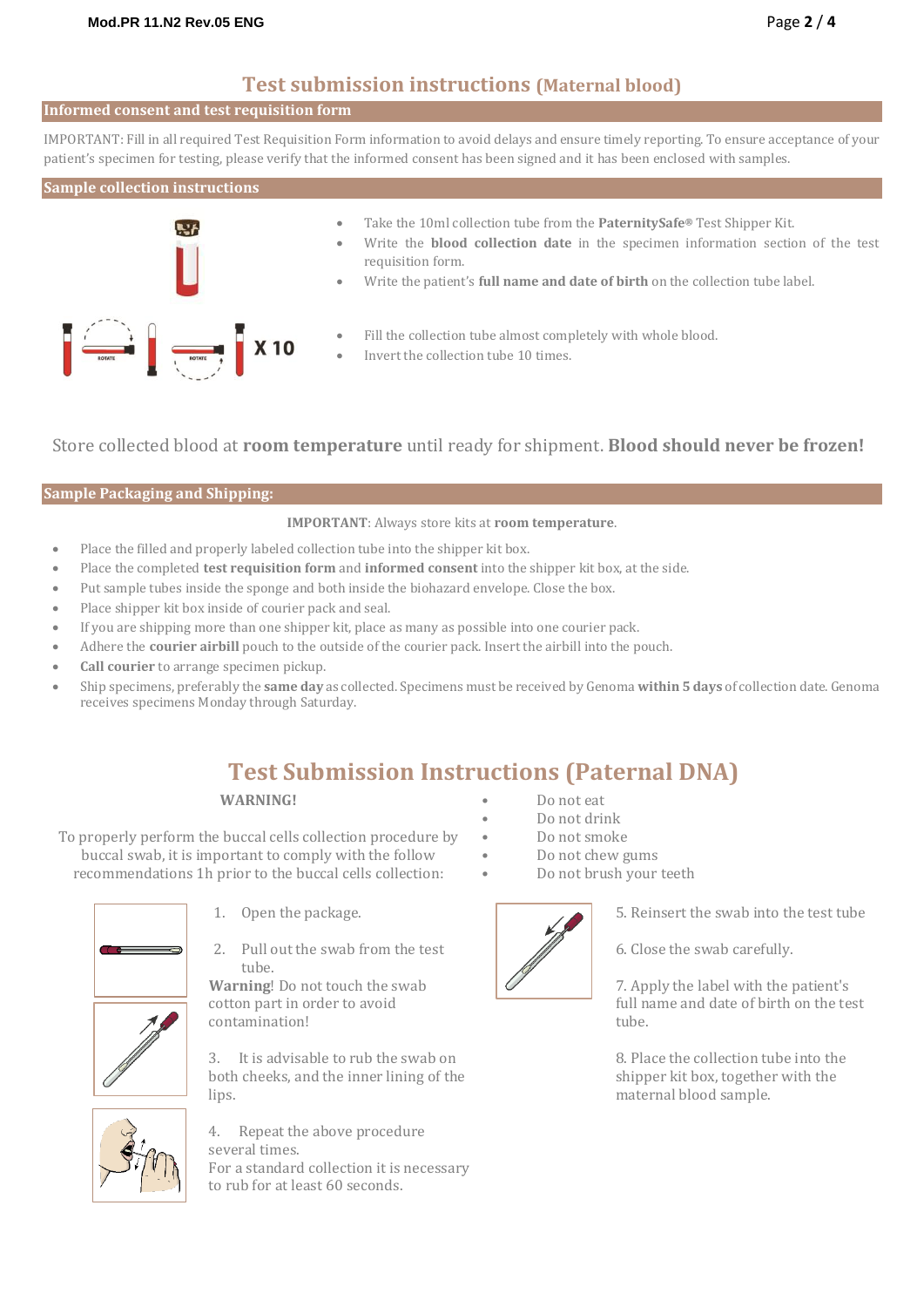#### **IINFORMATIVE**

#### **Test purpose**

A non-invasive prenatal paternity test is a way to determine who the father is before the baby is born. While the mom is pregnant, the DNA profile of the baby is determined from free-floating fetal cells found in the mom's blood sample. The baby's profile is compared to the DNA profile of the man tested—his DNA is collected by a simple mouth swab. A report is then generated to show if the man tested *is* or *is not* the biological father. Until recently, the only way to test for paternity while pregnant was to collect amniotic fluid via a long needle, which is an "invasive" procedure that presents a risk to the baby. "Non-invasive" means there is no need to intrude in the baby's safe environment to test for paternity. Instead, we collect only a blood sample from the mom's arm, and a cheek-swab sample from the father.

#### **How the PaternitySafe™ test is performed**

The **PaternitySafe™** test uses a state-of-the-art technological process, named *Next Generation Sequencing* (**NGS**) technique, to measure differential allele contributions in a panel of amplified SNPs.

The **PaternitySafe™** test was performed to determine paternity using cell-free circulating fetal DNA (cfDNA) isolated from the plasma of the maternal blood sample. This sample contains a mixture of maternal and fetal DNA. Fetal fraction represents the percentage of fetal DNA found in the maternal blood. Fetal fraction increases as gestation time increases and decreases shortly after childbirth. If the maternal plasma does not contain a sufficient amount of fetal DNA, a result cannot be produced. DNA was also isolated from nucleated cells in the samples from the mother and alleged father.

Fetal DNA isolated from the maternal blood, which contains placental DNA, DNA was also isolated from nucleated cells in the samples from the mother and alleged father, were amplified at specific loci using a targeted PCR assay, and sequenced using a high-throughput sequencer.

All DNA samples were analyzed using a state-of-the-art technological process, named *Next Generation Sequencing* (**NGS**) technique. A panel of **>500 SNP** (Single Nucleotide Polymorphism) loci with high heterozygosity, low amplification error, **low linkage**, were selected for amplification and sequencing in NGS sequencers. Sequencing is performed at high resolution (**sequencing depth >1000X, average 4000X**). An analysis pipeline incorporating a proprietary NGS **bioinformatics tools** is used to align reads to the SNP regions and determine parentage, comparing the DNA profile of the fetus's DNA to the DNA profile of the possible father. Afterwards a probability of paternity was generated .Calculations for the Probability of Paternity were performed using a proprietary algorithm.

#### **Results of the PaternitySafe™ test**

**COMPATIBILITY**: free circulating fetal DNA is compatible with the alleged father's DNA when the examination of the polymorphic regions investigated in the non-invasive paternity test detects its presence in both samples. This result is compatible with an attribution of paternity within the limits of the method.

**NON COMPATIBILITY**: free circulating fetal DNA is not compatible with the alleged father's DNA when the polymorphic regions of the son and the alleged father, investigated in the non-invasive paternity test, differ. This result is compatible with an exclusion of paternity within the limits of the method.

In both cases, although the risk of test error is low (<1%), it cannot be excluded. The result can be confirmed in the pre-natal phase by invasive procedures (CVS / amniocentesis) or in the post-natal phase using traditional techniques.

The result of the test does not provide for the issue of genetic profiles in association with the report

In some cases (about 1%) the test may produce a non-optimal or inconclusive result. In such cases, the pregnant woman will be asked to take a new blood sample in order to repeat the test. Even after repetition, the test may produce an inconclusive result

#### **PaternitySafe™: Limitations**

As with all tests performed on cffDNA, the PaternitySafe is to be considered a screening test and although the exam has shown, in preclinical validation studies, a reliability of more than 99%, the risk of test error cannot be excluded.

The test can be performed on monozygotic single or twin pregnancies, with at least 9 weeks of gestation. For technical reasons, the test cannot be performed if the presumed fathers are monozygotic twins, if the pregnancy is bicorial twins or if the pregnancy is obtained from MAP with heterologous female fertilization and the donor collection is not available.

In pregnancies that began as dizygotic or multiple twins, followed by the spontaneous abortion of one or more fetuses with resorption of the gestational chamber (vanishing twin), the DNA of the aborted fetus may also be present in the maternal blood. This could interfere with the quality of the results.

Discordant test results may occur due to one or more of the following rare events: Biological factors, such as too low an amount of fetal DNA (Fetal Fraction) in the maternal blood sample, vanishing twin, an undetected dizygotic twin pregnancy, previous transplant organ, blood transfusions, or other causes. The ability to report results may be affected by maternal body mass index (BMI), maternal weight and / or maternal systemic lupus erythematosus (SLE).

Maternal plasma contains variable percentages of FF (fetal fraction), which differ in different samples. The LoD (Limit of Detection) that is the percentage of fetal DNA below which the test cannot be performed is 2%. In some cases, the analyzed sample may show a low fetal fraction (<2%) and consequently the test may lead to an inconclusive result. In such cases, a new blood sample will be required in order to repeat the examination in a more advanced gestational age. Even in this case, it is not excluded that, even after repeating the survey, the test may again lead to an inconclusive result.

### **Reporting times**

The results will be available in more than 15 days from the sample reception. However, these terms can be prolonged in case of test repetition or not conclusive results.

#### **Use of Information and Leftover Specimens.**

Pursuant to best practices and clinical laboratory standards leftover de-identified specimens (unless prohibited by law) as well de-identified genetic and other information learned from your testing may be used by Genoma or others on its behalf for purposes of quality control, laboratory operations, laboratory test development, and laboratory improvement. All such uses will be in compliance with applicable law.

#### **PATIENT CONSENT STATEMENT:**

By signing this form, I, the patient having the testing performed, acknowledge that:

- I have received and read or have had read to me the above informed consent information about the **PaternitySafe™** test in its entirety and realize I may retain a copy for my records;.
- I have had the opportunity to ask questions of my health care provider regarding this test, including the reliability of test results, the risks, and the alternatives prior to my informed consent.;
- I have been informed about the availability and importance of genetic counseling and have been provided with information identifying an appropriate healthcare provider from whom I might obtain such counseling;
- I consent to the use of the leftover specimen and health information as described in the Patient Informed Consent;

I consent to having this test performed and I will discuss the results and appropriate medical management with my healthcare provider.

DATE\_\_\_\_\_\_\_\_\_\_\_\_\_\_\_\_\_\_\_\_\_\_\_\_\_\_\_\_\_\_\_\_\_\_\_\_\_

FEMALE PARTNER SIGNATURE \_\_\_\_\_\_\_\_\_\_\_\_\_\_\_\_\_\_\_\_\_\_\_\_\_\_\_\_\_\_\_ MALE PARTNER SIGNATURE\_\_\_\_\_\_\_\_\_\_\_\_\_\_\_\_\_\_\_\_\_\_\_\_\_\_\_\_\_\_\_\_\_\_\_\_\_\_\_\_\_